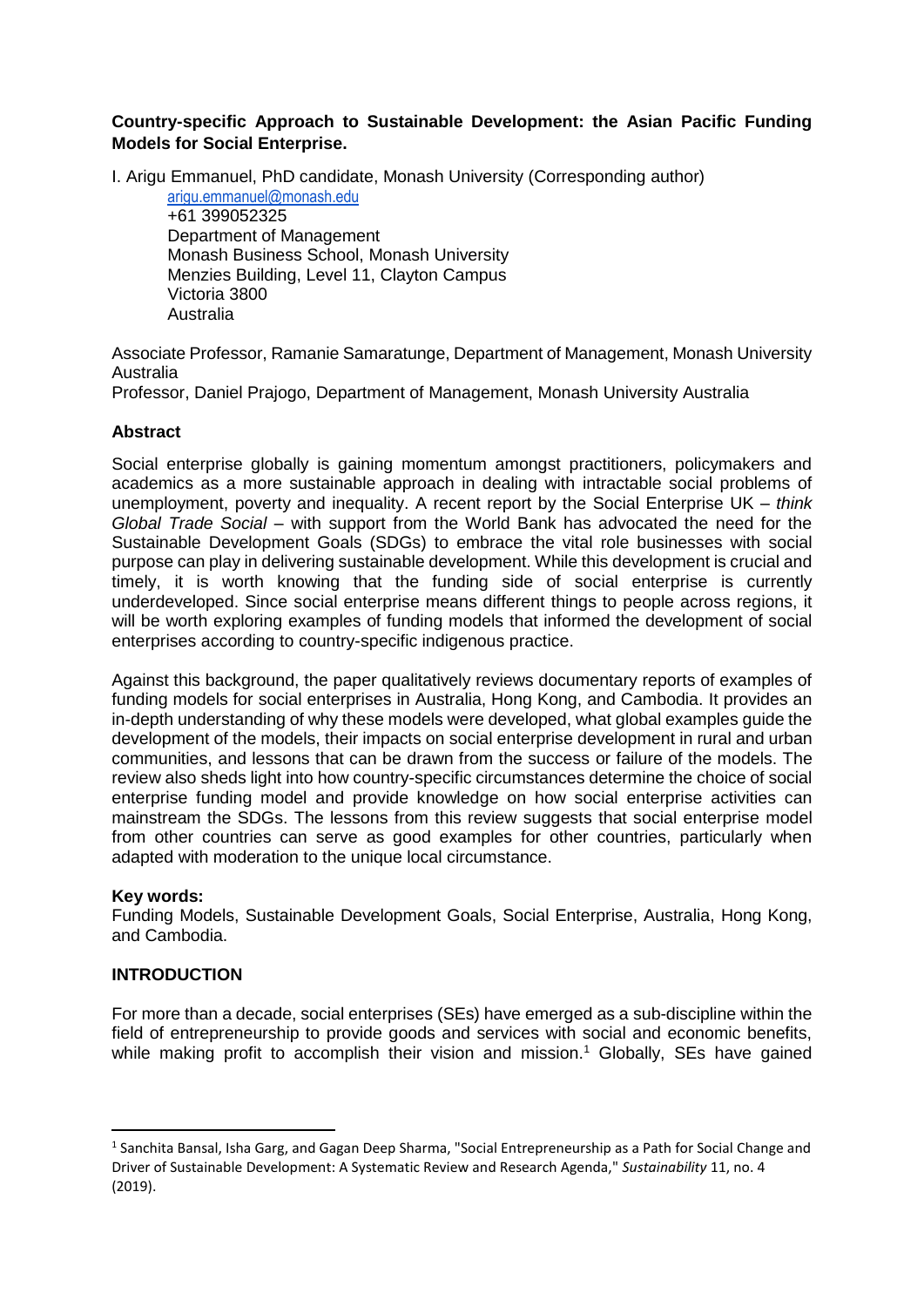recognition as an approach to achieve the Sustainable Development Goal (SDGs). $^2$  The organisation for Economic Cooperation and Development (OECD) define social enterprise as "any private activity conducted in the public interest organised with entrepreneurial strategy, but whose main purpose is not the maximization of profit but the attainment of certain economic and social goals, and which has the capacity for bringing innovative solutions to the problems of social exclusion and unemployment".<sup>3</sup> Social enterprise is indeed perceived as a market-based solution to poverty alleviation and sustainable development strategy in both developed and developing countries. 4

SEs emergence as a sustainable approach for addressing difficult social and economic challenges across regions of the world has continued to attract both practitioners and academic enthusiasm. <sup>5</sup> This is because of a far-reaching consensus amongst stakeholders that social enterprise organisation is a "…critical vehicle for delivering" the lingering concerns of the bottom of the pyramid, specifically on issues relating to poverty, unemployment and inequality.<sup>6</sup> It is important to note the unwavering interest in social enterprise organisations around the globe today stems from the global economic meltdown witnessed across large organisations between 2008 and 2009.<sup>7</sup> Since then, global actors across segments of society recognise the potential for SEs to fill the gap where traditional businesses have failed to address critical social problems.

The objective of this paper is to stimulate reflection on the funding side of SEs since the growth of SEs globally is linked to financing.<sup>8</sup> Interestingly, scholars are beginning to give attention to SEs funding.<sup>9</sup> This paper, therefore, contributes to the literature by identifying funding models for SEs in three Asian Pacific countries, namely; Australia, Hong Kong, and Cambodia. Insight from the distinctive funding models for SEs in the selected countries provides knowledge on strategies for inclusive funding in mainstreaming the SDGs based on unique country circumstances. The method used includes a review of peer-reviewed literature, government policy documents and practitioners reports on social enterprise.

The paper responds to Littlewood and Hold suggestion for scholars to examine SEs engagement with the Sustainable Development Goals (SDGs) across geographical

*Enterprises* (Springer, 2015).

1

<sup>&</sup>lt;sup>2</sup> Isaac Lyne, "Social enterprise and community development: Theory into practice in two Cambodian villages" (Western Sydney University (Australia), 2017); Bristish Council, *Social enterprise in a global context:The role of higher education institutions* Research and Innovation Plymouth University (16/07/2019 2016),

https://www.britishcouncil.org/sites/default/files/social\_enterprise\_in\_a\_global\_context\_-

\_the\_role\_of\_heis\_british\_council\_0.pdf.

<sup>3</sup> OECD, "Social enterprises," Paris: OECD (1999): 3, https://www.oecd.org/cfe/leed/socialenterprises.htm.

<sup>4</sup> Maarten J Verkerk, "Social entrepreneurship and impact investing," *Philosophia Reformata* 78, no. 2 (2013). 5 Federica Bandini, "Social enterprises," *Principles and Practice of Impact Investing: A Catalytic Revolution* (2016); Cecilia Grieco, "Conceptualizing Social Entrepreneurship," in *Assessing Social Impact of Social* 

<sup>6</sup> Social Enterprise UK, "Think Global Trade Social," (3rd July 2019 2015).

https://www.britishcouncil.org/sites/default/files/seuk\_british\_council\_think\_global\_report.pdf.

<sup>7</sup> Hasan Comert and Rex A. eds McKenzie, *The Global South after the Crisis: Growth, Inequality and* 

*Development in the Aftermath of the Great Recession* (Cheltenham, UK and Northampton, MA: Elgar, 2016).

http://ezproxy.lib.monash.edu.au/login?url=http://search.ebscohost.com/login.aspx?direct=true&db=ecn&AN =1644436&site=ehost-live&scope=site.

<sup>8</sup> UNDP, "Impact Investment: Financing solutions for sustainable development," United Nations Development Programme, (2016), http://www.undp.org/content/sdfinance/en/home/solutions/impactinvestment. html.

<sup>9</sup> Jo Barraket, Chris Mason, and Blake Blain, "Finding Australia's Social Enterprise Sector 2016," *Social Traders and Center for Social Impact* (2016).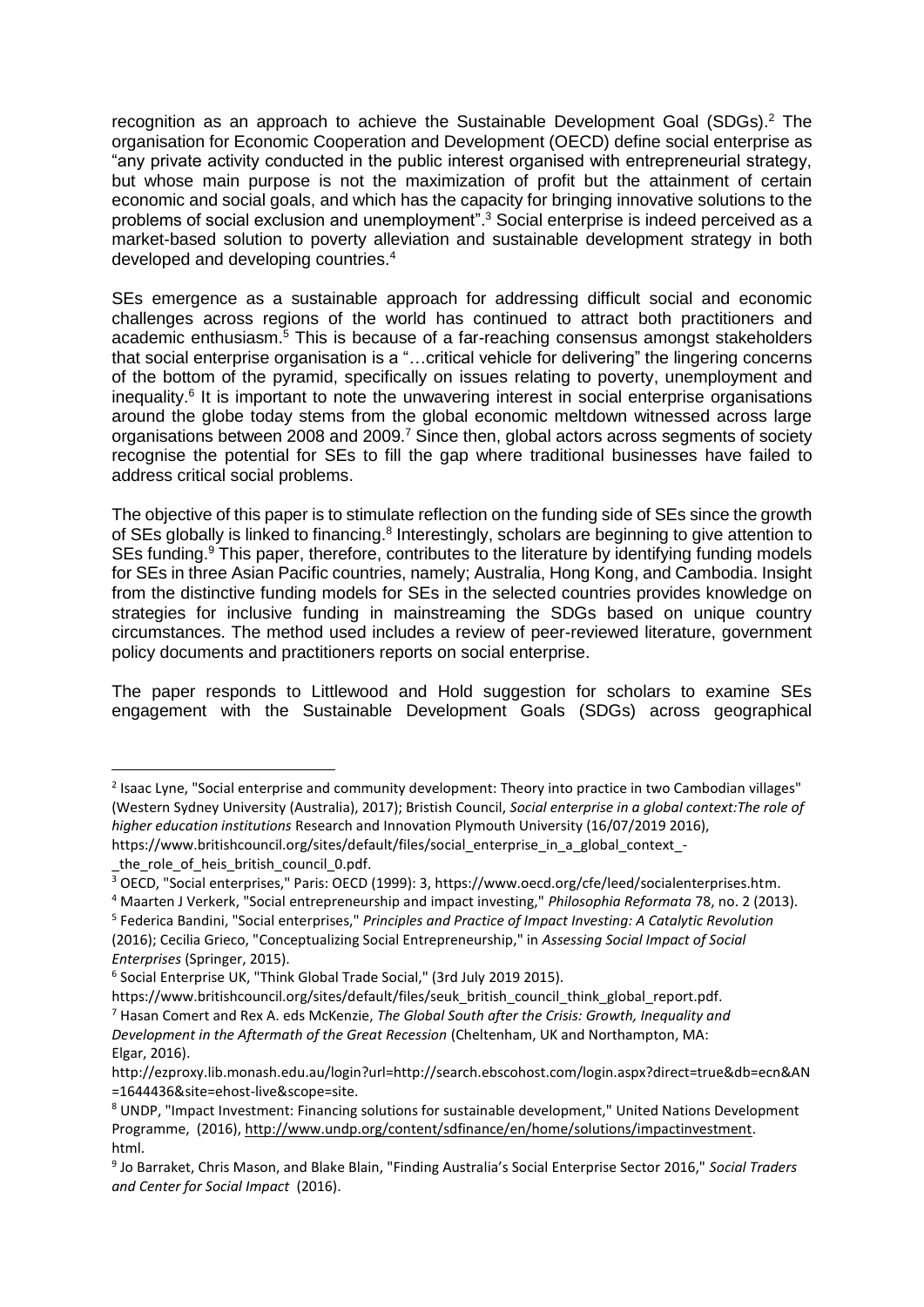locations.<sup>10</sup> The proposition suggests exploring examples of funding models for SEs across different countries will highlight reasons why SEs organisations adopt or develop specific funding model for their mission in line with the SDGs. Given the current challenges in funding SEs organisations, a variety of examples on funding models might provide guidance to several SEs struggling to develop a sustainable funding model. The approach will, in the long run, produce more financially sustainable SEs while exploring knowledge of regional differences on SEs approach to sustainable development.

#### **THE ROLE OF SOCIAL ENTERPRISES IN SUSTAINABLE DEVELOPMENT**

Examining the important role SEs can play in the attainment of the SDGs became necessary as several countries in 2015 globally adopted the 2030 Agenda for Sustainable Development incorporating the 17 SDGs.<sup>11</sup> While the development was greeted with great expectation, a report by SEs UK – *Think Global Trade Social* - have argued for the crucial role SEs can potentially play in achieving these worldwide targets. It advocated for the need to embrace the contributory role businesses with social purposes can play in delivering sustainable development, particularly in rural communities. It is even more interesting to note there have been an upsurge of academic interest in linking  $SEs$  with sustainable development.<sup>12</sup> A number of scholars are beginning to approach the subject of sustainable development from various contexts. For example, Lan with other authors have examined how social entrepreneurship led by capable individuals and village leaders in China resulted in rapid changes in government policies across rural communities of *Yunnan* and *Zhejiang* in China.<sup>13</sup> Similarly, Zografos has carried out a study focused on "rurality discourse and the role of the SEs in regenerating the rural Scotland".<sup>14</sup> These examples validate the vital role of SEs in mainstreaming sustainable development across regions. While acknowledging that Lan and Zografo's examples have focus on rural communities, this paper extends our understanding of the impact of SEs funding models in both rural and urban communities.

Confronted with the challenges of budget cuts, criticism for lack of real impact in NGOs, many have argued that SEs have filled the gaps created by traditional development organisations and have gained traction over time.<sup>15</sup> For example, SEs provides support to traditional industries in Vietnam, affordable drinking water in Pakistan, tackling unmet needs in most developed countries, as well as solving power challenges through solar energy and poverty related problems across Africa. Bansal et al. review of 173 papers from the Web of Science database have confirmed that SEs role has strong connection with sustainable development.<sup>16</sup>

1

<sup>&</sup>lt;sup>10</sup> David Littlewood and Diane Holt, "How social enterprises can contribute to the Sustainable Development Goals (SDGs)–A conceptual framework," in *Entrepreneurship and the Sustainable Development Goals* (Emerald Publishing Limited, 2018).

<sup>&</sup>lt;sup>11</sup> UN, "17 Goals to Transform Our World," (3rd July 2019 2017).

https://www.un.org/sustainabledevelopment/.

<sup>&</sup>lt;sup>12</sup> Bansal, Garg, and Sharma, "Social Entrepreneurship as a Path for Social Change and Driver of Sustainable Development: A Systematic Review and Research Agenda," (2019).

<sup>&</sup>lt;sup>13</sup> Hong Lan et al., "The role and characteristics of social entrepreneurs in contemporary rural cooperative development in China: case studies of rural social entrepreneurship," *Asia Pacific Business Review* 20, no. 3 (2014).

 $14$  Christos Zografos, "Rurality discourses and the role of the social enterprise in regenerating rural Scotland," *Journal of Rural Studies* 23, no. 1 (2007): 38.

<sup>&</sup>lt;sup>15</sup> The Guardian, "What is the role of social enterprise in international development?," (online) 2015, https://www.theguardian.com/sustainable-business/2015/jun/16/role-social-enterprise-internationaldevelopment.

<sup>&</sup>lt;sup>16</sup> Bansal, Garg, and Sharma, "Social Entrepreneurship as a Path for Social Change and Driver of Sustainable Development: A Systematic Review and Research Agenda," (2019).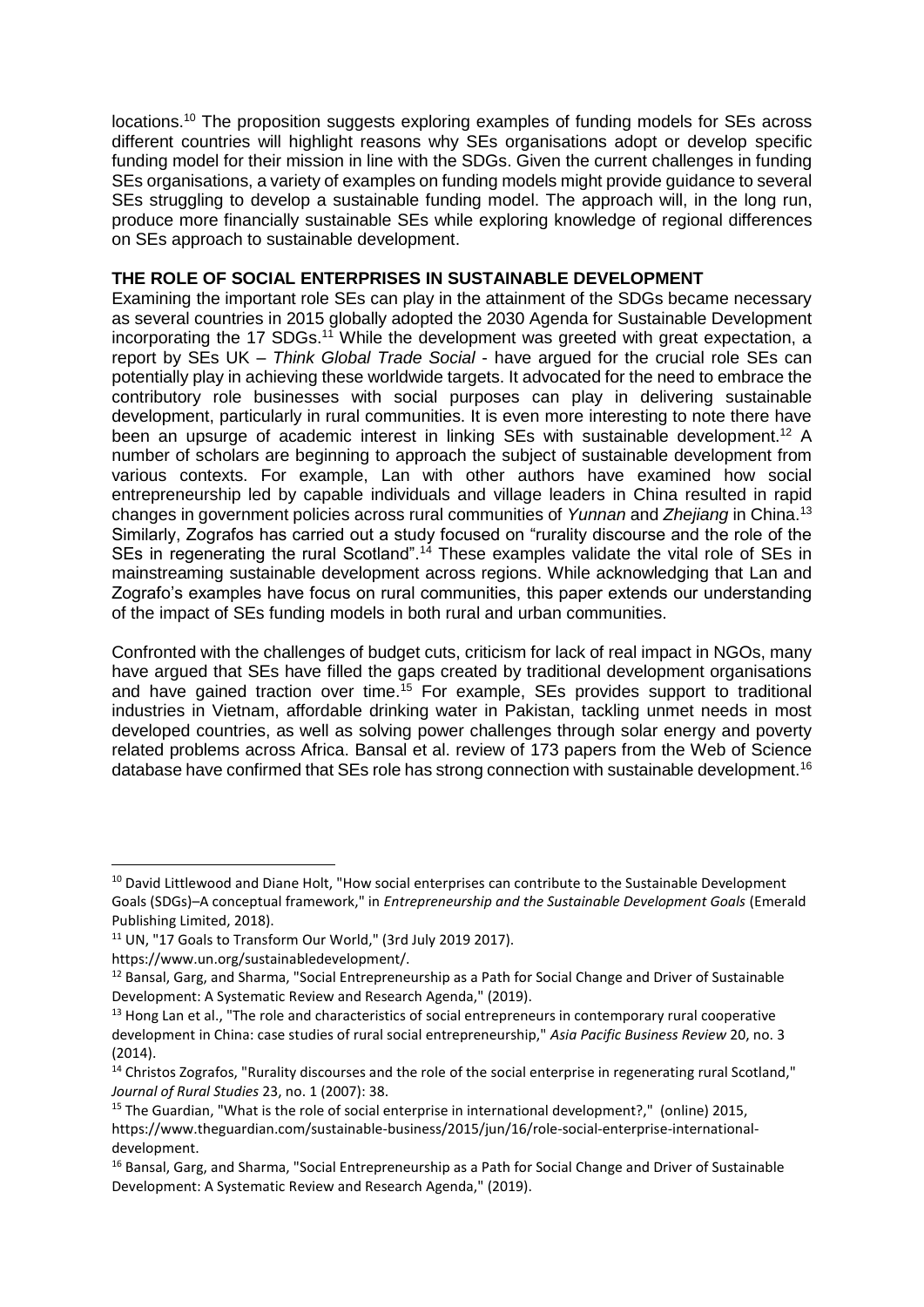Ekaterina further asserts that SEs is a sustainable business model and a medium through which sustainable development can be achieved particularly in rural communities.<sup>17</sup>

#### **FUNDING MODELS FOR SOCIAL ENTERPRISES**

As interest in SEs continues to mount, the persistent question in the mind of many actors now centred on how SEs can raise finance in pursuit of their social and economic goals. Bugg-Levine et al. alluded lack of funding opportunities has remained a major challenge that SEs face.<sup>18</sup> The only means through which SEs can become attractive to investors like conventional businesses is to evolve a business model that can also generate a financial return. However, the good news is a number of SEs around the world are using various funding models that can generate financial return sustainably while attracting the right investors. According to Carttar et al. "a funding model is a methodical and institutionalized approach to building a reliable revenue base that will support an organization's core programs and services".<sup>19</sup> Funding models are developed to help SEs apply and receive reliable and sustainable funding, income or revenue from diverse sources that enable them to achieve their goals for existence. Funding models embedded in a business model simply describe how SEs will create value and as well generate revenue.<sup>20</sup> Developing a funding model for SEs will be beneficial as it will provide clarity about how the organisation will fund its mission, generate a financial return to external stakeholders and also make social impact.<sup>21</sup>

Australia, Hong Kong, and Cambodia were selected from three regions of the Asian Pacific to provide balance knowledge of how SEs are funded. Hong Kong, from Eastern Asia was selected because it is termed the freest economy with rich story of how the country leverage on foreign expertise and investment to developed indigenous SEs Funding model. Cambodia was chosen from Southeast Asia to exemplify a country heavily dependent on NGOs, but have moved into sustainable approaches to become a fastest growing economy in the world between 1995 and 2018.<sup>22</sup> While Australia, the largest Island and a single continent country in the Pacific was selected because of the high number of SEs, about 20,000, and for being knowledge centre in the region.

#### **AUSTRALIA**

 $\overline{a}$ 

According to Finding Australia Social Enterprise Sector (FASES), there are 20,000 SEs in Australia operating to purposefully provide the opportunities for communities to participate in providing innovative solutions to social, economic, environmental and cultural challenges.<sup>23</sup> From the Australian context, SEs organisations are established to drive "…economic, social, cultural or environmental mission consistent with a public or community benefit…, derive a substantial portion of their income from trade; and reinvest the majority of their profit/surplus in fulfilment of their mission".<sup>24</sup> SEs funding model in Australia have been designed to meet

<sup>&</sup>lt;sup>17</sup> A. Ekaterina, "Role and Importance of Social Entrepreneurship for Sustainable Rural Development" (International Balkan and Near Eastern Social Sciences Congress- March 2017, , Edirne, Turkey, 2017).

<sup>&</sup>lt;sup>18</sup> Antony Bugg-Levine, Bruce Kogut, and Nalin Kulatilaka, "A new Approach to Funding Social Enterprises," (Harvard Business Review, 5/7/2019 2012). https://hbr.org/2012/01/a-new-approach-to-funding-socialenterprises.

<sup>&</sup>lt;sup>19</sup> Definition of funding model by Paul Carttar, Chris Lindquist, and Amy Markham, "Nonprofit Management Tools and Trends 2015," (2015), online. https://www.bridgespan.org/insights/library/nonprofit-managementtools-and-trends/funding-models.

<sup>&</sup>lt;sup>20</sup> Carttar, Lindquist, and Markham, "Nonprofit Management Tools and Trends 2015."

<sup>&</sup>lt;sup>21</sup> Peter Kim, Gail Perreault, and William Foster, "Finding Your Funding Model," (Stanford Social Innovation Review, 5/7/2019 2011).

<sup>&</sup>lt;sup>22</sup> World Bank, "Overview; World Bank in Combodia," (11/07/2019 2019).

https://www.worldbank.org/en/country/cambodia/overview.

<sup>&</sup>lt;sup>23</sup> Barraket, Mason, and Blain, "Finding Australia's Social Enterprise Sector 2016."

<sup>24</sup> Jo Barraket et al., "Finding Australia's social enterprise sector," *Report for the Australian Centre for Philanthropy and Nonprofit Studies, Social Traders, Melbourne* (2010): 4.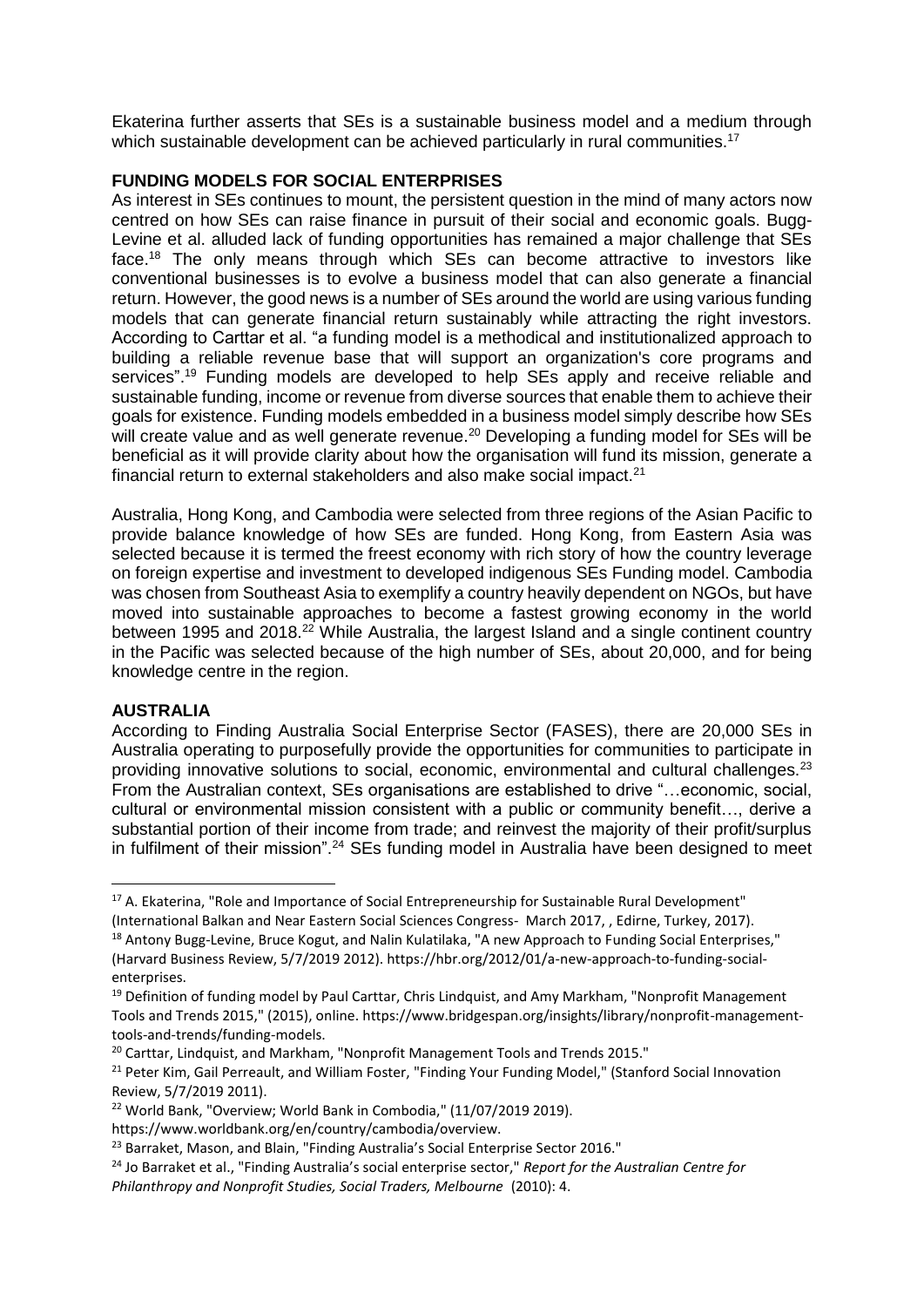the unmet needs of the excluded groups across disadvantaged communities. The reason is, despite being labelled the 19<sup>th</sup> largest economy in the world with stable democratic governance and being one of the best countries to live in, in terms of wealth health and education, there are about 3 million people living below the poverty line in Australia.<sup>25</sup>

The majority of SEs in Australia are not-for-profit operating as charity and as such many do not require external financing.<sup>26</sup> The reason being that there are several Australian indigenous charitable organisations and foundations providing funding support for SEs. However, most SEs are not sustainable, due to their inability to generate financial return alongside social impact.<sup>27</sup> A sustainable SEs is one that embeds social impact with financial return on investment. As the growing demand for sustainability increases, several SEs in Australia are being challenged to develop business models that embeds social impact with financial return.

This development has generated a lot of interest around the impact investment-funding model. Impact investment is an investment made into companies with the motive to generate social impact with a financial return.<sup>28</sup> Efforts to grow the impact investment industry in Australia began since 2014 with the establishment of the "Australian Advisory Board on Impact Investing".<sup>29</sup> The Australia impact investment market is currently worth \$6 billion.<sup>30</sup> It is meant to respond to the growing funding needs of a high number of SEs moving towards sustainable financing, because government resources coupled with philanthropy are not enough to tackle complex issues in society.<sup>31</sup> In relation to sustainable development, the Australian impact Investment model for SE funding focuses on environmental, social and cultural goals.<sup>32</sup> The development of Australia's impact investing funds draw inspiration from the UK, US and Canadian examples.

In both urban and rural communities in Australia, several SEs are mainstreaming the SDGs. Examples of two organisations in this paper exemplify SEs tackling issue around goal 8 (sustainable cities and communities) and goal 9 (reduced inequalities) respectively. The first one is in a rural community of Yackandandah Community Development (YCDCo) company established in 2002 by seven concerned locals who secured the future of a fuel supply in Yackandandah that was about to be close in ten days' time. The company was established on the basis of semi-commercial/semi-community basis. The idea of having a commercial focus was built around not seeing the company as charity and the need to be self-sustainable. Through funding from Social Ventures Australia, NAB Bank and other foundations, today the SEs employs 12 locals, generated over \$26 million as revenue and have provided \$100,000

```
https://www.swinburne.edu.au/media/swinburneeduau/research/research-
```

```
centres/csis/documents/challenges-and-opportunities-for-Australian-social-enterprises-brief.pdf.
```

```
<sup>27</sup> Probono, "Social Enterprise In Australia 'Disappointing' and 'Self-Obsessed'," (Australia, 24/07/2019 2017).
```
<sup>28</sup> GIIN, *The Landscape for Impact Investing in West Africa* (2015),

https://thegiin.org/knowledge/publication/westafricareport.

**<sup>.</sup>** <sup>25</sup> ACOSS and UNSW, *Poverty in Australia 2018*, Poverty in Australia 2018 is published by the Australian Council of Social Service, in partnership with the University of New South Wales (Sydney, 19/07/2019 2018), https://www.acoss.org.au/wp-content/uploads/2018/10/ACOSS\_Poverty-in-Australia-Report\_Web-Final.pdf.  $26$  Jo Barraket, "Challenges and Opportunties for Australian Social Enterprise," (2015).

https://probonoaustralia.com.au/news/2017/05/social-enterprise-australia-disappointing-self-obsessed/.

<sup>&</sup>lt;sup>29</sup> Impact Investing Australia, "About Impact Investing: Our History," (2014), online https://impactinvestingaustralia.com/our-history/.

<sup>&</sup>lt;sup>30</sup> Paul Flatau, "The future of Impact Investing in Australia," (5th July 2017, Australia: Probono Australia, 15th March 2019 2017). https://probonoaustralia.com.au/news/2017/07/future-impact-investing-australia/.  $31$  Probono, "What impact investing wants: For the incoming government to up the ante," (11/07/2019 2019). https://probonoaustralia.com.au/news/2019/05/what-impact-investing-wants-for-the-incoming-governmentto-up-the-ante/.

<sup>32</sup> McCutchan S. Rosemary A., Curatolo S.,, *Impact Investing: Submission to the Australian Government on Social Impact Innvesting Discussion Paper*, Impact Investing Australia (Impact Investing Australia, 2017).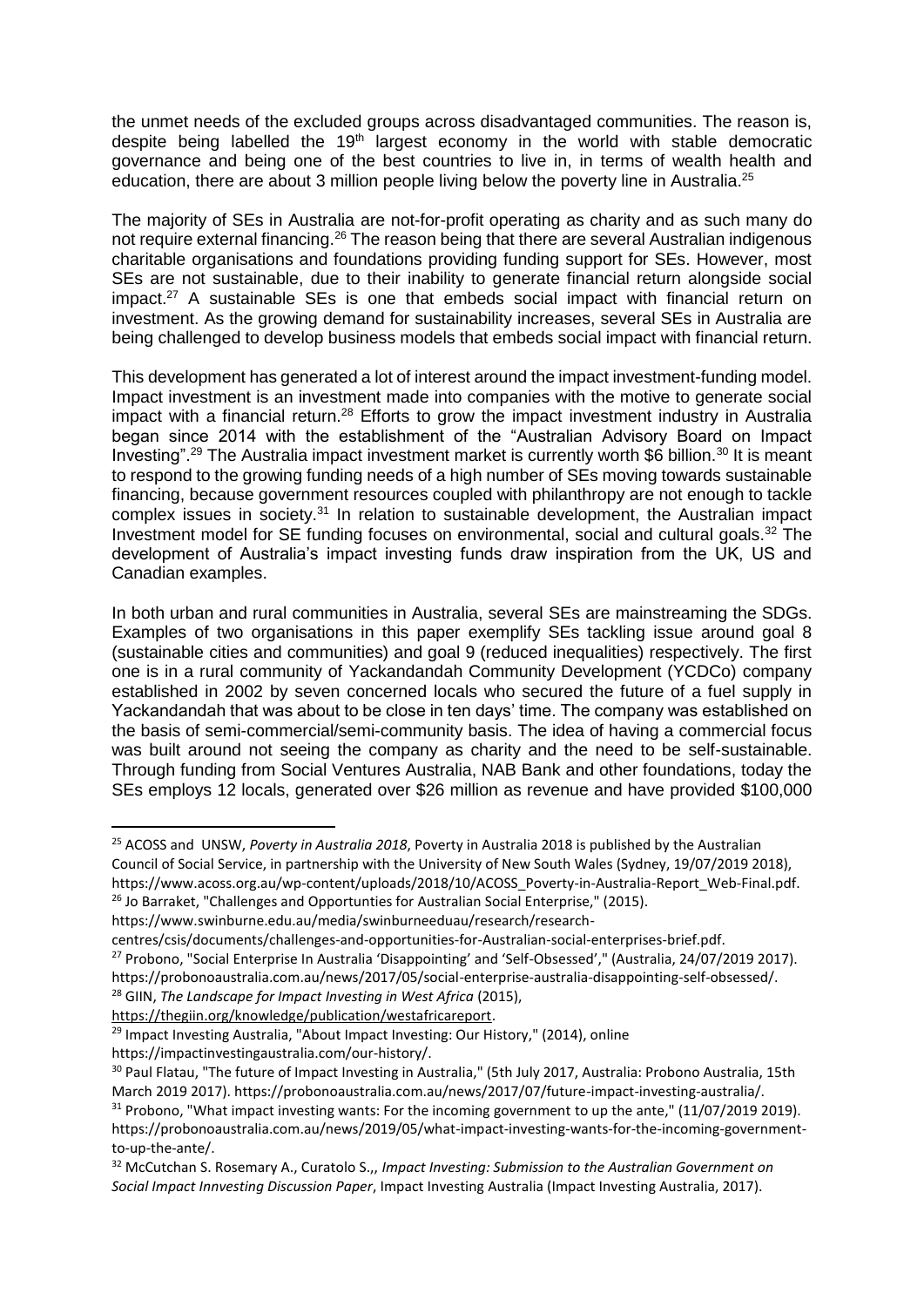as grants for community initiatives. An urban example of a SE model is STREAT, a social enterprise that aims to stop youth homelessness by creating pathways to gainful employment. Established in 2009 STREAT, currently run seven interconnected businesses supporting youth undergoing the challenges of homelessness.

## **CAMBODIA**

1

The emergence of SEs in Cambodia has been linked to a context of a weak market, weak welfare system and a social economy that is culturally weak.<sup>33</sup> The result of these weaknesses has been evidence in a weaker impact of the social economy to addressing the problems of poverty, unemployment and social exclusion. This underpins why there is a high concentration of Non-Governmental Organisations (NGOs) in Cambodia connected to the inability of the social economy to take on the role of social welfarism. As a result, NGOs became the central context in which SEs emerge.<sup>34</sup> Although there are Government policies around microfinance and agricultural cooperatives, the concept of social enterprise is not a common vocabulary within governmental corridors.<sup>35</sup> Indeed, the limited understanding or knowledge of SEs by the Cambodian government constitute the biggest challenge of SEs.<sup>36</sup> Based on Cambodia cultural practice, Defourny and Nyssens assert that SE is not a new practice, but instead a 'new language' that resonate old organisational forms in the late 1980s as an approach for tackling social issues through market strategy.<sup>37</sup>

The rise of over 127 SEs in Cambodia was meant to serve as model for sustainability of local NGOs following the decline of International aid.<sup>38</sup> Many NGOs adopted the SEs model to diversify their revenue streams by pursuing alternative ways to achieve their mission.<sup>39</sup> This may be the reason SEs activities in Cambodia have a strong focus on the attainment of the SDGs. With a population of about 16 million people, despite its rich agricultural lands, textiles industry, and tourism, Cambodia is still the second poorest country in the region with around 4.5 million people still vulnerable economically.<sup>40</sup> Despite this setback, the country enjoyed an average sustained growth rate of 7.7% between 1995 and 2018 and was listed among the fastest-growing economies in the world.<sup>41</sup>

In Cambodia there are two funding models for SEs. The first is described as Non-profit-forprofit partnerships through impact investing. Impact investing is well suited for addressing one of the strategic challenges in Cambodia, i.e., enabling 44% rural households of the entire population to access clean drinking water.<sup>42</sup> As a funding model for SEs, Cambodia has

<sup>&</sup>lt;sup>33</sup> Isaac Lyne, "Social Enterprise and Social Entrepreneurship as Models of Sustainability for Local NGO's: Learning from Cambodia'," *International Journal for Management Research* 2, no. 1 (2012).

<sup>&</sup>lt;sup>34</sup> Lyne, "Social Enterprise and Social Entrepreneurship as Models of Sustainability for Local NGO's: Learning from Cambodia'."

<sup>35</sup> Isaac Lyne, Sothy Khieng, and Chanrith Ngin, "Social enterprise in Cambodia: an overview," *ICSEM Working Papers* (2015).

<sup>36</sup> Open Development, "Sociail Enterprise in Cambodia," (12/07/2019 2011).

https://opendevelopmentcambodia.net/news/social-enterprises-in-cabodia/.

<sup>&</sup>lt;sup>37</sup> Jacques Defourny and Marthe Nyssens, "Conceptions of social enterprise and social entrepreneurship in Europe and the United States: Convergences and divergences," *Journal of social entrepreneurship* 1, no. 1 (2010).

<sup>38</sup> Nguyen Le and Phuong Anh, *Cambodia Special Investment Landscape in Asia* (12/07/2019 2019), file:///C:/Users/iemm0001/Downloads/SIL\_Cambodia\_FINAL\_Web-Version-1%20(2).pdf; Lyne, "Social enterprise and community development: Theory into practice in two Cambodian villages."

<sup>39</sup> Le and Anh, *Cambodia Special Investment Landscape in Asia*.

<sup>40</sup> Le and Anh, *Cambodia Special Investment Landscape in Asia*.

<sup>41</sup> World Bank, "Overview; World Bank in Combodia."

<sup>42</sup> Ho Liu, Yeung, "Impact investing in SMEs Capital deployment for Cambodia's future," news release,

<sup>12/07/2019, 2012,</sup> http://prog.global-inst.com/downloads/press%20room/Invest%20in%20Cambodia%20- %20GIFT.pdf.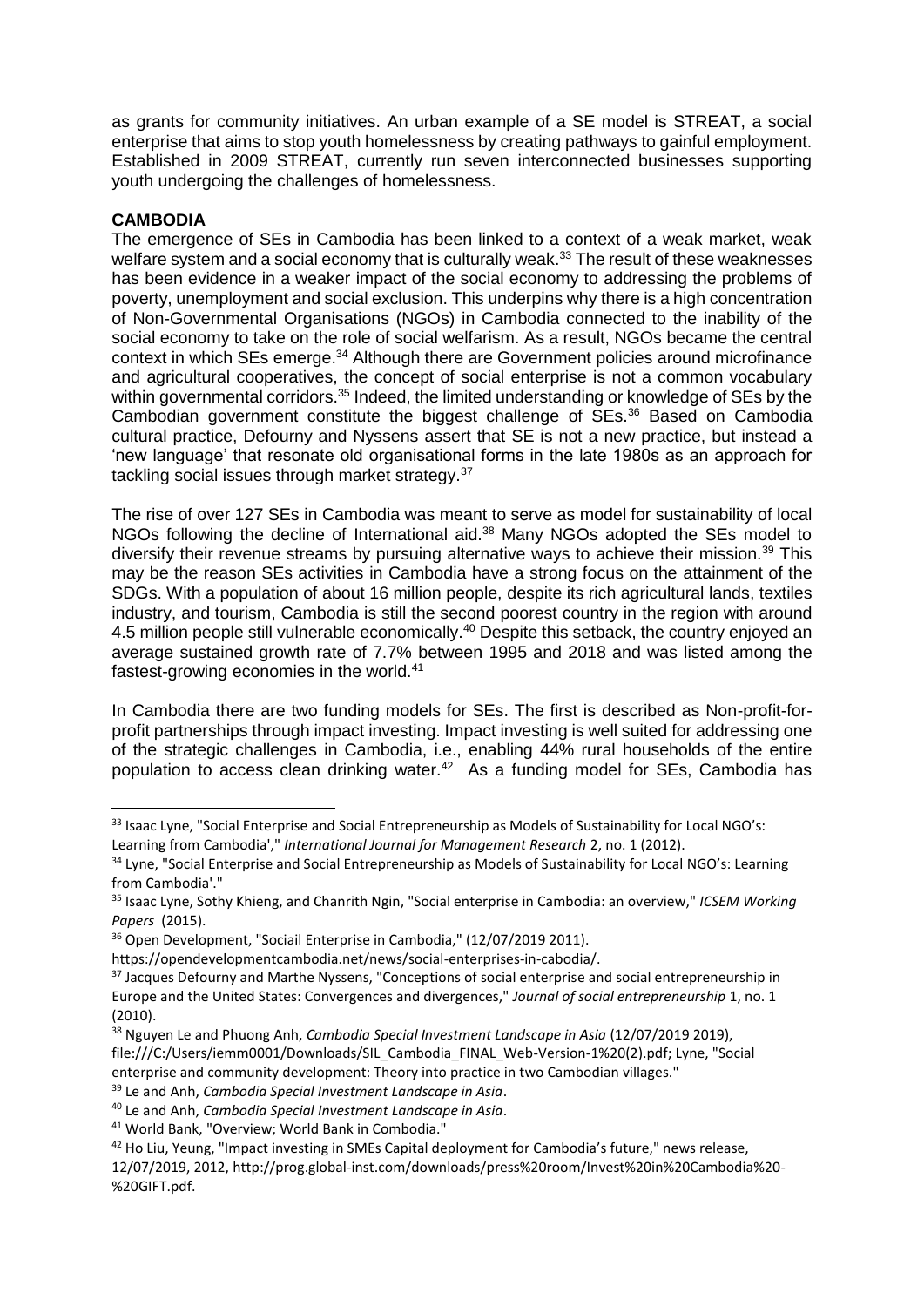attracted 45% of the impact investment fund deployed to the South East Asia between 2007  $-2017<sup>43</sup>$  The second funding model takes the form of community development initiative also known as Crowdfunding. The first crowdfunding platform known as TOSFund was launched in 2015. TOSFund uses online and local payment systems like banks to raise funds to support local causes. It has been argued that the reason for the emergence of SEs funding model in Cambodia has been due to Action IEC, USAID, Alien Dev, Cellcard (international donor communities), which indirectly induced the proliferation of local NGOs and subsequent change to its approach, compelling every one in five existing NGOs to seek earned revenue as an alternative to grant.<sup>44</sup>

SEs as funding a model has transformed several NGOs into self-sustainable enterprises working in both rural communities and urban centres of Cambodia. This paper captures two examples of SEs model in Cambodia. First, located in the city of Phnom Penh, Sahakreas Cedac Limited, exemplifies a social enterprise born from an agricultural and rural development NGO. The company was established by a Cambodian in 1997 and gets funding through ARUN, a foreign impact investing firm. Providing high quality food to consumers both in domestic and foreign markets, the organisation has connected about 100,000 small rural farmers through technical training that enables local farmers to secure an improved life with income and saving capital. <sup>45</sup> The organisation also employs about 300 people.

Mekong Quilts, is a second example of social enterprise, grown from Mekong Plus, an NGO focused on women's empowerment through art and craft.<sup>46</sup> Mekong Plus in 2001 started a social enterprise (Mekong Quilts) to create sustainable employment opportunities for under privileged women in remote rural regions of Cambodia and Vietnam through high-quality handcrafted quilts and accessories. The organisation started with 35 women, but currently employs 200 women.

#### **HONG KONG, SAR**

1

The development of SEs in Hong Kong has been linked to the financial and economic downturn of late 1990s and early 2000s, which resulted in significant increase in welfare expenditure bringing about great pressure on public expenditure.<sup>47</sup> More specifically, the outcome of the crises included economic marginalisation, structural poverty, unemployment, lack of a welfare safety net, including societal disharmony among people.<sup>48</sup> SEs in Hong Kong first started in 1994 with a few NGOs who aimed to provide employment opportunities for people with mental disability.<sup>49</sup> Officially, the term SEs entered public discourse in the early 2000. Since then, SEs have gained government attention as a means of addressing problem of unemployment, particularly for the poor and marginalised population. Indeed, SEs enjoyed government support when in 2007 the Hong Kong Council of Social Service (HKCSS)

https://www.adb.org/sites/default/files/project-documents/46240/46240-001-tacr-en.pdf.

<sup>43</sup> Le and Anh, *Cambodia Special Investment Landscape in Asia*.

<sup>44</sup> Sothy Khieng, "Funding mobilization strategies of nongovernmental organizations in Cambodia," *VOLUNTAS: International Journal of Voluntary and Nonprofit Organizations* 25, no. 6 (2014).

<sup>45</sup> Dalberg Global Development Advisor, *Are Social Enterprises the Inclusive Businesses of Tomorrow? Development Banks' Perspective*, Aisan Devlopment Bank (2017),

<sup>46</sup> Dalberg Global Development Advisor, *Are Social Enterprises the Inclusive Businesses of Tomorrow? Development Banks' Perspective*.

<sup>47</sup> Jacques Defourny, "Emerging models of social enterprise in Eastern Asia: a cross‐country analysis," *Social Enterprise Journal* 7, no. 1 (2011), https://doi.org/10.1108/17508611111130176, https://doi.org/10.1108/17508611111130176.

<sup>48</sup> Chan Kin Man and Yuen Yiu Kai Terence, "An overview of social enterprise development in China and Hong Kong," *Ritsumeikan University* (2011).

<sup>&</sup>lt;sup>49</sup> Raymond Ngan, "Reducing poverty and creating employment through social enterprises: how viable in Hong Kong?," *Social Development Issues* 33, no. 1 (2011).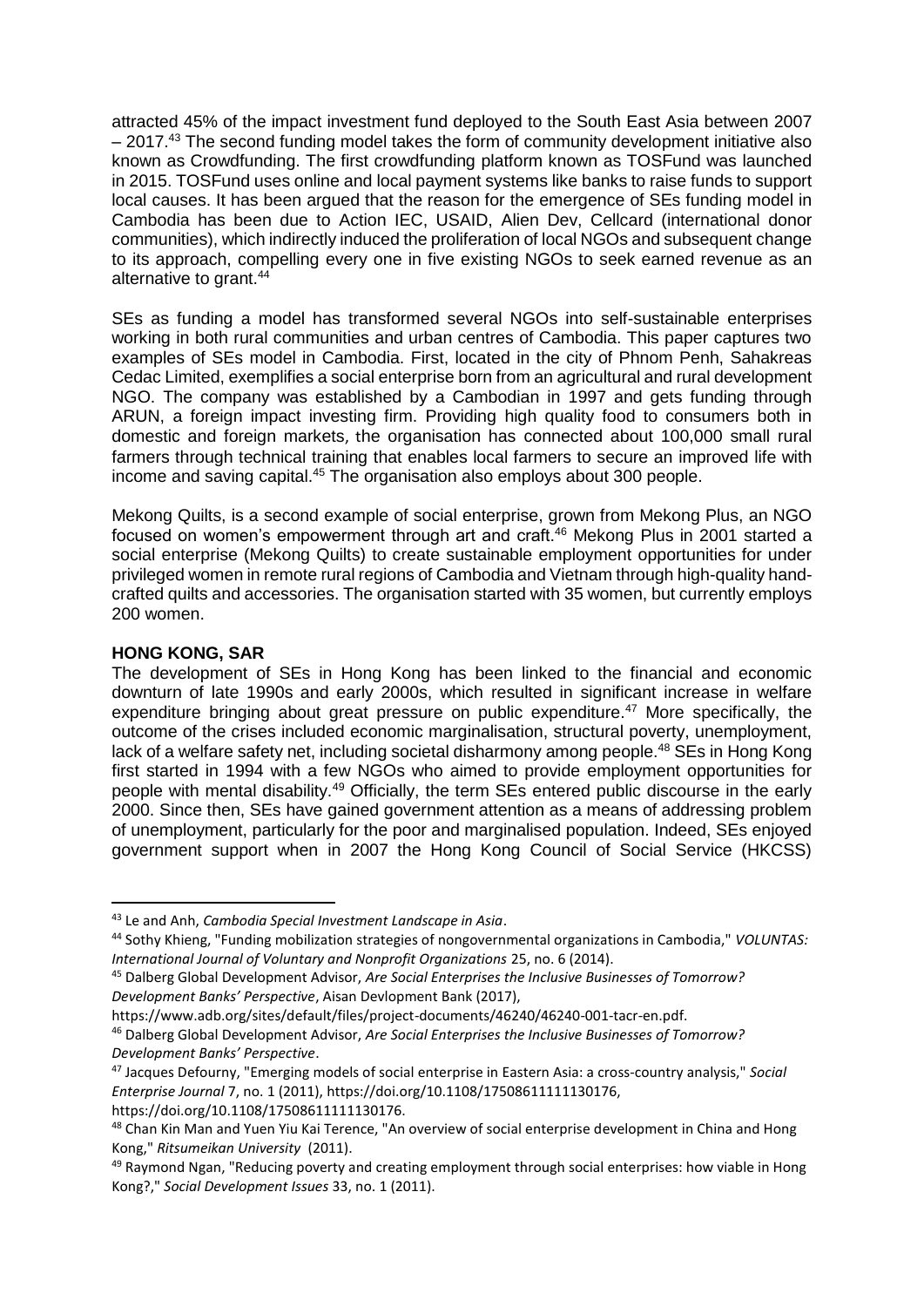introduced the first SE directory.<sup>50</sup> This later led to the establishment of the SE Resource Centre.<sup>51</sup> No doubt, the success of SEs has benefited greatly from input from the government conferment of legitimacy of SEs compared to other countries. This is why Hong Kong scored 100% on the ranking of institution working with SEs.<sup>52</sup>

There are over 600 SEs being operated by over 100 Not for Profit Organisations (NPOs) in Hong Kong as at 2017.<sup>53</sup> SEs began when NPOs applied and received seed funding from government to set-up SEs. The effectiveness of SEs in Hong Kong has been associated with their funding models which has evolved over the years, first from NGOs and government grants to an ecosystem of stakeholders' collaborating to provide various support for SEs<sup>54</sup>. There are four specific sources of funding for SEs in Hong Kong. The first is government funding through Social Innovation Entrepreneurship Development Found (SIEDF). Provision of seed grants to feasible business plans under SIEDF align with Hong Kong's local pragmatic culture to enhance social entrepreneurial potential and aim of making SEs competitive in the long term, instead of relying on government subsidies and grants.<sup>55</sup> Secondly, support from NGOs/NPOs has a long history of SEs establishment as subsidiary for the sustainability of NGOs.<sup>56</sup> Thirdly, Philanthropic investing/impact investing. The establishment of SIEDF aided the development of impact investment with increased recognition as a sustainable mode of funding for SEs in the territory.<sup>57</sup>

To reduce heavy reliance on government funds and to promote expertise, "Hong Kong government currently partners with external organisations to offer seed monies and expertise to support SEs".<sup>58</sup> Table 1 shows examples of specific knowledge and resources Hong Kong seeks from oversea to develop its SEs ecosystem. This paper extended the table to show examples of outcomes the strategy has yielded for SE financing.

file:///C:/Users/iemm0001/Downloads/hktdc\_1X0JFEN7\_en.pdf.

 $\overline{a}$ 

<sup>57</sup> SIEDF, *Social Innovation and Entrepreneurship Development Fund Task Force Current Landscape*.

<sup>&</sup>lt;sup>50</sup> HKTDC Research, "Economic and Trade Information on Hong Kong," (16/07/2019 2019).

<sup>&</sup>lt;sup>51</sup> Kevin Au, Terence Yuen, and Jessica Tam, "Social enterprise development in Hong Kong: legitimacy and institutional logics," in *Social Entrepreneurship in the Greater China Region* (Routledge, 2016).

<sup>52</sup> Bristish Council, *Social enterprise in a global context:The role of higher education institutions* 

<sup>53</sup> Zeno CS Leung et al., "Social Impacts of Work Integration Social Enterprise in Hong Kong–Workfare and Beyond," *Journal of Social Entrepreneurship* (2019).

<sup>54</sup> Junmin Yan, "What makes social enterprise effective in Hong Kong," *Hong Kong University Dissertation* (2012).

<sup>&</sup>lt;sup>55</sup> Thomson Reuters Foundation, "How Hong Kong boosted social entrepreneurship with two key measures: Two Key Measures," (16/07/2019 2016). http://poll2016.trust.org/i/?id=fc3d5d88-2d70-485d-9c07- 72df19dcc8a9.

<sup>56</sup> SIEDF, *Social Innovation and Entrepreneurship Development Fund Task Force*

*Current Landscape* (16/07/2019 2013), https://www.povertyrelief.gov.hk/pdf/20130219\_2-2013\_eng.pdf.

<sup>&</sup>lt;sup>58</sup> Michael Chak Sham Wong and Richard Chin Yee Yap, "Social impact investing for marginalized communities in Hong Kong: cases and issues," *Sustainability* 11, no. 10 (2019): 5.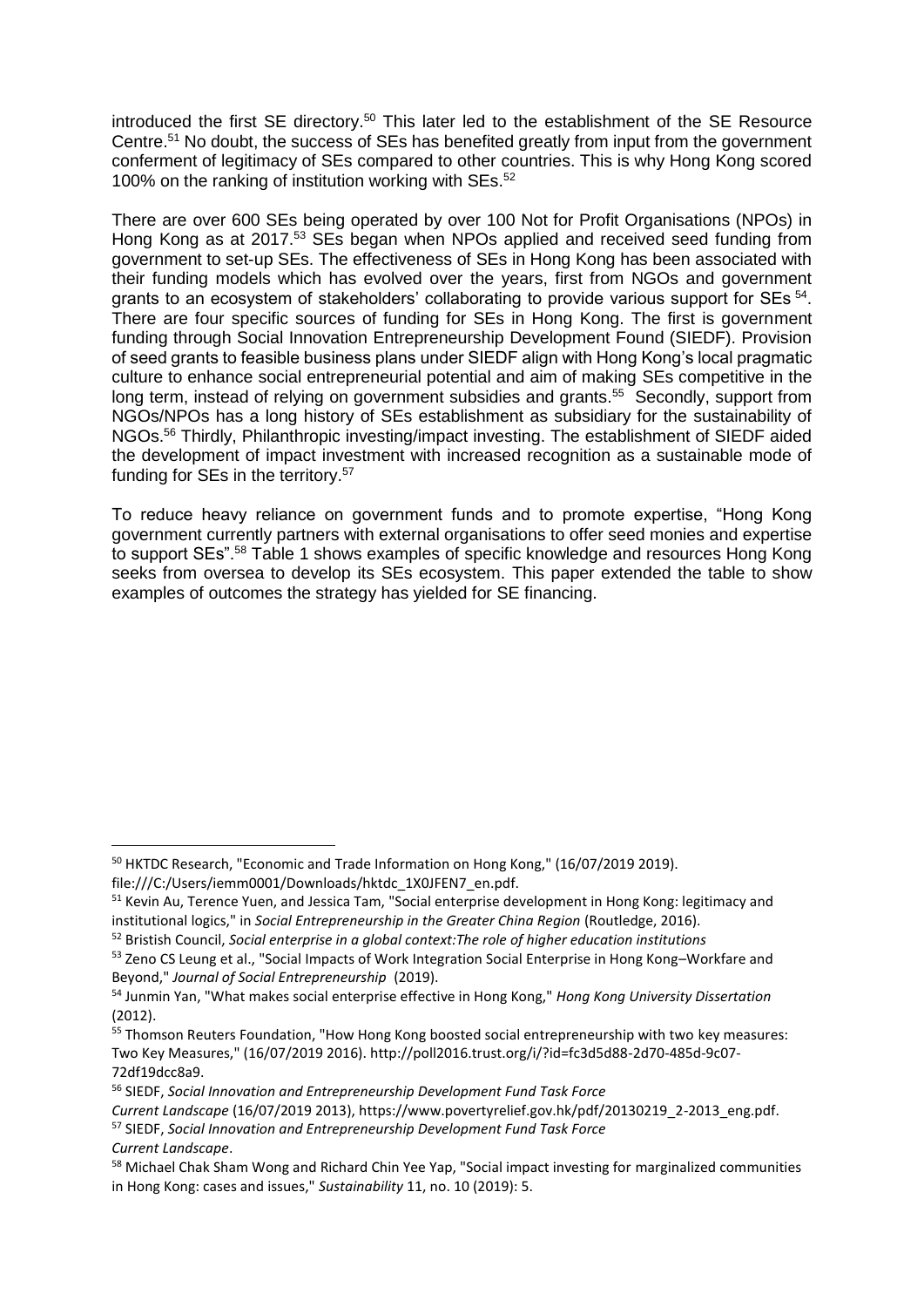| Goal 1         | To help SEs raise capital (start-up funding/later-stage finance) |                                                                                                                                                                                                                                                                                                                                                      |                                                                                                                                                                                                       |  |  |  |  |  |  |  |
|----------------|------------------------------------------------------------------|------------------------------------------------------------------------------------------------------------------------------------------------------------------------------------------------------------------------------------------------------------------------------------------------------------------------------------------------------|-------------------------------------------------------------------------------------------------------------------------------------------------------------------------------------------------------|--|--|--|--|--|--|--|
| <b>SN</b>      | Organisation/Progra<br>mme                                       | <b>Objectives</b>                                                                                                                                                                                                                                                                                                                                    | <b>Outcome of SEs Overseas</b><br><b>Strategy</b>                                                                                                                                                     |  |  |  |  |  |  |  |
| a              | Social<br>Stock<br>Exchange<br>(Singapore)                       | To provide a platform for sustainable SEs to raise capital<br>in a traditional capital market setting.                                                                                                                                                                                                                                               | SOW Asia Connect early<br>stage SEs with Impact<br>investors for funding                                                                                                                              |  |  |  |  |  |  |  |
| b.             | <b>SEs Development</b><br>and Investment<br>Funds (Australia)    | To provide later-stage finance for SEs that have already<br>developed their operating model.                                                                                                                                                                                                                                                         | No Specific outcome                                                                                                                                                                                   |  |  |  |  |  |  |  |
| Goal 2         | To encourage private investment in SEs                           |                                                                                                                                                                                                                                                                                                                                                      |                                                                                                                                                                                                       |  |  |  |  |  |  |  |
| a.             | Community Interest<br>Company (UK)                               | To allow profits of which a maximum of 35% may be<br>distributed as dividends to investors and financiers.                                                                                                                                                                                                                                           | <b>Effective</b><br>government<br>partnership with the private<br>sectors                                                                                                                             |  |  |  |  |  |  |  |
| b.             | The Neighbourhoods<br>Alive! Tax Credit<br>(Canada)              | To provide corporation income tax credit to corporations<br>that make donation to qualifying registered charities to run<br>new SEs.                                                                                                                                                                                                                 | Lowest tax jurisdiction in the<br>world                                                                                                                                                               |  |  |  |  |  |  |  |
| $\mathbf{c}$ . | <b>SEs Promotion Act</b><br>(South Korea)                        | Generous tax incentives for<br><b>SMEs</b>                                                                                                                                                                                                                                                                                                           |                                                                                                                                                                                                       |  |  |  |  |  |  |  |
| Goal 3         | To relieve SEs' financial burden                                 |                                                                                                                                                                                                                                                                                                                                                      |                                                                                                                                                                                                       |  |  |  |  |  |  |  |
| a.             | Tax<br>privileges<br>(Liechtenstein)                             | To grant tax exemption to eligible SEs on profit, income<br>and assets.                                                                                                                                                                                                                                                                              | Generous tax incentives for<br><b>SMEs</b>                                                                                                                                                            |  |  |  |  |  |  |  |
| Goal 4         |                                                                  | To enhance skills/experience of SE operators/staff members                                                                                                                                                                                                                                                                                           |                                                                                                                                                                                                       |  |  |  |  |  |  |  |
| a.             | Social<br>franchising<br>(UK)                                    | To give existing and new social business endeavours<br>access to appropriate infrastructure resources and<br>systems, business knowledge and venture capital;<br>And:<br>To develop a social franchising toolkit to help the best<br>social ideas develop as a franchise.                                                                            | High incentive attracting Angel<br>investors from Overseas                                                                                                                                            |  |  |  |  |  |  |  |
| ь.             | Social Incubator Fund<br>(UK)                                    | To provide investment into<br>social<br>incubators.<br>organisations that would offer a period of intensive support<br>to SE start-ups.                                                                                                                                                                                                              | Hong Kong FinTech<br>Ecosystem Start up attract<br>Early Stage SEs                                                                                                                                    |  |  |  |  |  |  |  |
| $C_{-}$        | Academic<br>programmes<br>(UK)                                   | To conduct research; and<br>To provide programmes to identify and share best<br>practices and apply experiential learning to narrow the<br>knowing-doing gap.                                                                                                                                                                                        | An<br>Inter-University<br>Social<br>Entrepreneurship<br>Taskforce<br>with UK provide a platform for<br>local universities to learn from<br>each other's experiences and<br>from global best practice. |  |  |  |  |  |  |  |
| d.             | Professional<br>Partnership<br>Project (Australia)               | A unique partnership between the Australian Government<br>and four key professional services firms, with the latter<br>providing both financial and non-financial resources.                                                                                                                                                                         | Fruitful interaction with other<br>countries                                                                                                                                                          |  |  |  |  |  |  |  |
| е.             | Korea SEs Promotion<br>Agency<br>(South)<br>Korea)               | To foster SE development, including providing appropriate<br>business and professional development programmes; and<br>To provide a network of exchanges among SEs, the<br>public, NGOs, religious organisations and large<br>companies; and help strengthen the capacities of SEs<br>through cooperative projects both in South Korea and<br>sbroad. | No specific outcome                                                                                                                                                                                   |  |  |  |  |  |  |  |
| Goal 5         | To enhance public awareness and consumer confidence              |                                                                                                                                                                                                                                                                                                                                                      |                                                                                                                                                                                                       |  |  |  |  |  |  |  |
| a.             | Community Interest<br>Company (UK)                               | To confer legal status on SEs which helps boost the<br>confidence of investors, consumers and the community in<br>SEs through better regulation of SEs' operation and<br>safeguarding of their commitment to their stated social<br>missions.                                                                                                        | Although, no legal status yet<br>but great incentives abound<br>for SEs attracting foreign huge<br>foreign investors.                                                                                 |  |  |  |  |  |  |  |
| b.             | SEs Mark<br>Company (UK)                                         | To establish a certification scheme which serves to<br>identify, accredit and monitor SEs through setting<br>standards, criteria and an assessment process; and<br>To provide a database to help people identify and<br>understand SEs and create a network for trading<br>opportunities among SEs, consumers and other<br>businesses.               | Social Enterprise Business<br>Centre (SEBC) Hong Kong,<br>Established in 2008                                                                                                                         |  |  |  |  |  |  |  |
| $\mathbf{c}$ . | <b>SEs Promotion Act</b><br>(South Korea)                        | To introduce an accreditation scheme which has<br>contributed to the recognition of SEs by the public.                                                                                                                                                                                                                                               | See<br>Mark<br>Register<br>for<br>Accredited social enterprise<br>Search                                                                                                                              |  |  |  |  |  |  |  |
| d.             | <b>SEs Festival</b><br>(South Korea)                             | To renew citizens' interest in ethical consumption and to<br>instigate their continuous participation.                                                                                                                                                                                                                                               | Social<br>Innovation<br>&<br>Entrepreneurship<br>Development Fund (SIE Fund)                                                                                                                          |  |  |  |  |  |  |  |

**Adapted and modified:** Bauhinia Foundation Research Centre (2013)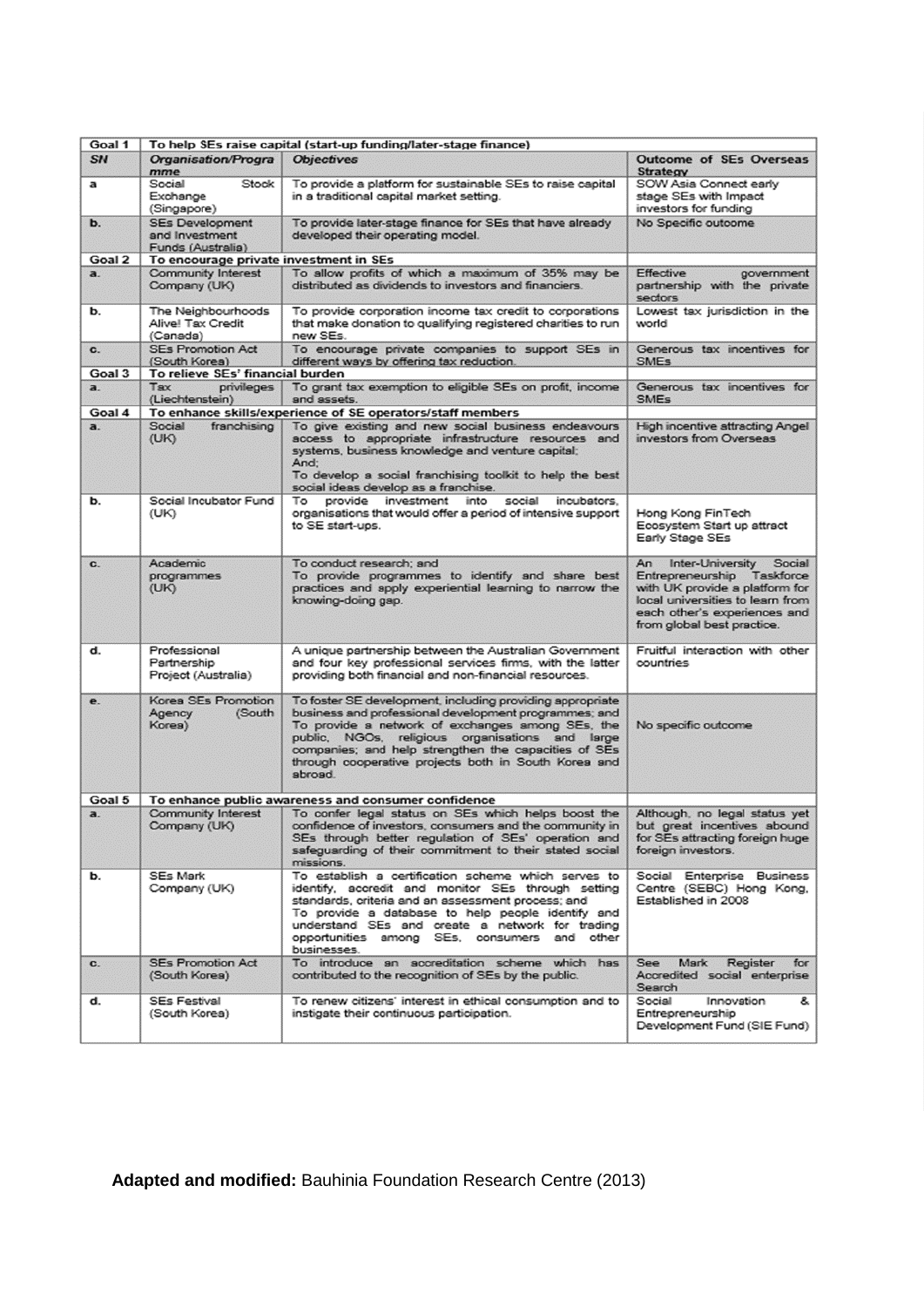The impact of Hong Kong funding model for SEs, can be drawn from two examples. First, we looked at examples of SEs targeting disadvantaged communities, through the establishment of Work-Integration for Social Enterprises (WISEs) by non-government welfare agencies.<sup>59</sup> This approach modelled similar approaches of WISEs in Quebec, Canada, Finland and other developed countries where the approach was successful. However, the models were adopted but linked to Hong Kong historical welfare challenges during the colonial period. WISEs were established to address the problems of social exclusion that characterised the labour market.<sup>60</sup> The old redistributive welfare system during the early colonial era was criticised for encouraging absolute dependence on government welfare. The Poverty Commission recognising the potential of WISEs and promoted the development of SEs as an effective way to enhance employability. Interestingly, WISEs was funded by NGOs with support from the government impacting disadvantaged groups in rural and urban communities.<sup>61</sup> The second example is Bonham Strand Tailors, a social enterprise funded through impact investment model. The social enterprise was set up in 2012 to provide decent earning to old displaced tailors while preserving the traditional art of western suit sawing. Bonham Strand trade commercially, charging similar prices but make known to its customers their social mission.<sup>62</sup> SOW Asia, an indigenous impact investing firm invested in Bonham Strand Tailor in 2013 and exited in 2016.

Drawing from the review and analysis of Australia, Cambodia and Hong Kong examples of funding model for SEs. Table 2 provides a summary of comparable similarities and differences between these countries approach to the SDGs.

**.** 

<sup>59</sup> Amy Po-ying Ho and Kam-tong Chan, *The social impact of work-integration social enterprise in Hong Kong*, vol. 53 (2010).

<sup>60</sup> Leung et al., "Social Impacts of Work Integration Social Enterprise in Hong Kong–Workfare and Beyond."

<sup>&</sup>lt;sup>61</sup> Wong and Yap, "Social impact investing for marginalized communities in Hong Kong: cases and issues."

 $62$  Wong and Yap, "Social impact investing for marginalized communities in Hong Kong: cases and issues."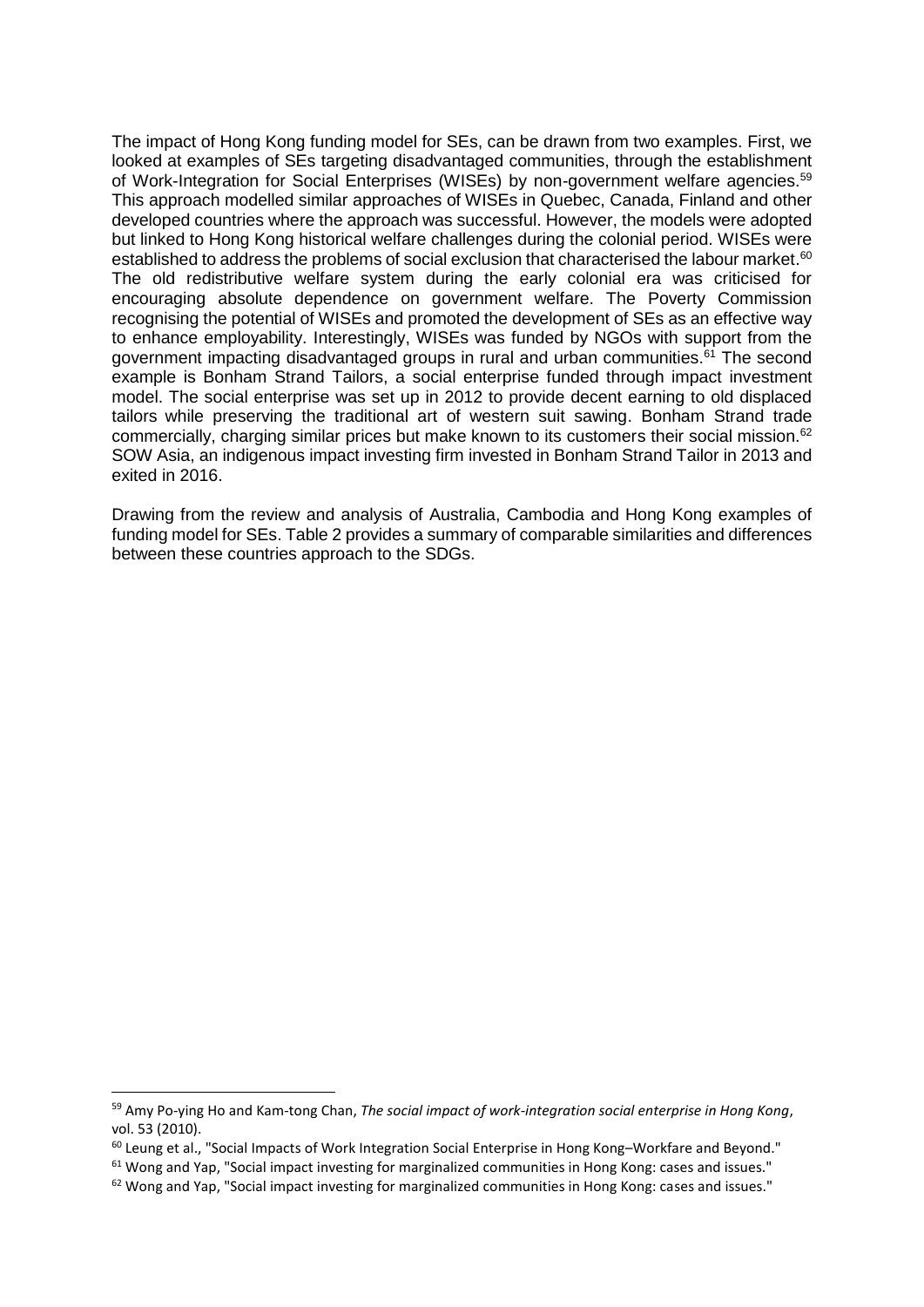## **COMPARABLE SIMILARITIES AND DIFFERENCES BETWEEN AUSTRALIA, CAMBODIA AND HONG KONG FUNDING MODEL FOR SOCIAL ENTERPRISES**

| <b>COUNTRIES</b> | <b>SEs BACKGROUND</b>                                                                                                                                 | <b>WHY SEs</b>                                                                                                                                                         | <b>FUNDING MODELS</b>                                                                                                                                                                                                             | <b>WHY FUNDING</b><br><b>MODEL WERE</b><br><b>DEVELOPED</b>                                                    | <b>GLOBAL</b><br><b>EXAMPLES</b>                                                                                            | <b>IMPACT OF SEs FUNDING</b><br><b>MODELS</b>                                                                                                                                                                                                                         | <b>SEs ACTIVITIES</b><br><b>RELATED TO THE SDGs</b>                                                                                                               |
|------------------|-------------------------------------------------------------------------------------------------------------------------------------------------------|------------------------------------------------------------------------------------------------------------------------------------------------------------------------|-----------------------------------------------------------------------------------------------------------------------------------------------------------------------------------------------------------------------------------|----------------------------------------------------------------------------------------------------------------|-----------------------------------------------------------------------------------------------------------------------------|-----------------------------------------------------------------------------------------------------------------------------------------------------------------------------------------------------------------------------------------------------------------------|-------------------------------------------------------------------------------------------------------------------------------------------------------------------|
| <b>AUSTRALIA</b> | Since 2009, about<br>20,000 SEs operates as<br>Not-for-Profit and For-<br>Profit entity. Mostly<br>driven by States<br>Territory                      | SEs were established<br>to address the social<br>challenges of<br>inequality and<br>homelessness in<br>disadvantaged<br>communities in<br>Australia                    | - Social Finance Task Force<br>Provides seed funding for<br>SEs.<br>- Impact investment in<br>funding of Hybrid SEs both<br>for-profit & not-for-profit<br>entities, grants, donation &<br><b>Community Funding</b><br>initiative | -The need to<br>respond to the<br>growing funding<br>need of increasing<br>number of social<br>enterprises     | Examples of UK, US<br>and Canada                                                                                            | - An established Sustainable<br><b>Community Social Enterprise</b><br>(YCDCo) with community<br>Funding.<br>- STREAT, a social enterprise<br>tackling homelessness via impact<br>investment from Social Venture<br>Australia, NAB Bank & other<br>foundations         | The activities of SEs<br>from the two example<br>centered around SDG<br>goal 8 (sustainable<br>cities and<br>communities) and goal<br>10 (reduced<br>inequality). |
| <b>CAMBODIA</b>  | About 127 SEs, mostly<br>operates by NGOs as<br>registered association.<br>lacked government<br>recognition and support                               | The emergence SEs<br>linked to a context of<br>a weak market, weak<br>welfare system and a<br>culturally weak<br>social economy. A<br>model to earn<br>income for NGOs | Non-profit-for-profit<br>partnerships through<br>impact investing<br>- Community Development<br>initiative (Crowdfunding)<br>E.g. TosFund (Pls Cambodia<br>case example                                                           | To seek earn<br>revenue for NGOs<br>that heavily depend<br>on foreign aid                                      | USAID initiated a<br>'Development<br>Innovations<br>platform in 2014 &<br>provided platform<br>for local SEs<br>initiatives | - Transformed several NGOs in to<br>self-sustainable SEs Through<br>impact investment<br>E.g. Sahakreas Cedac Founded by<br>ARUN improved the life of Rural<br>farmers<br>- Mekong Quilt Finance by NGOs<br>support 200 rural women with<br>employment in local craft | SEs activities from the<br>two examples relates<br>SDG goals 2 (zero<br>hunger) goal 3 (gender<br>equality), and goal 10<br>(reduced inequality)                  |
| <b>HONG KONG</b> | SEs gained strong hold<br>between 2000 - 2003.<br>Over 600 SEs now being<br>operated mostly by<br>NGOs with greater<br>support from the<br>Government | The development of<br>SEs linked to the<br>financial and<br>economic downturn<br>of late 1990s and<br>early 2000s.<br>to reduce<br>overdependence on<br>government     | - Government funding<br>SIEDF- deeply rooted in<br>local pragmatic culture of<br>sustainability.<br>- Support from NGOs/NPOs<br>- Philanthropic<br>investing/impact investing                                                     | To make SEs<br>competitive in a<br>long term instead<br>of relying on<br>government<br>subsidies and<br>grants | Drawn examples of<br>WISEs models e.g<br>Quebec, Canada,<br>Finland & other<br>developed<br>Countries                       | - WISEs funding by NGS with<br>support from government<br>impacted on man disadvantaged<br>rural and urban community living<br>in poverty<br>- Bonham Strand Tailors - receive<br>impact investment from SOW<br>Asia operated to scale                                | SEs activities from the<br>two examples relates<br>to SDG goal 8 (decent<br>work and economic<br>growth) and goal 10<br>(reduced inequality)                      |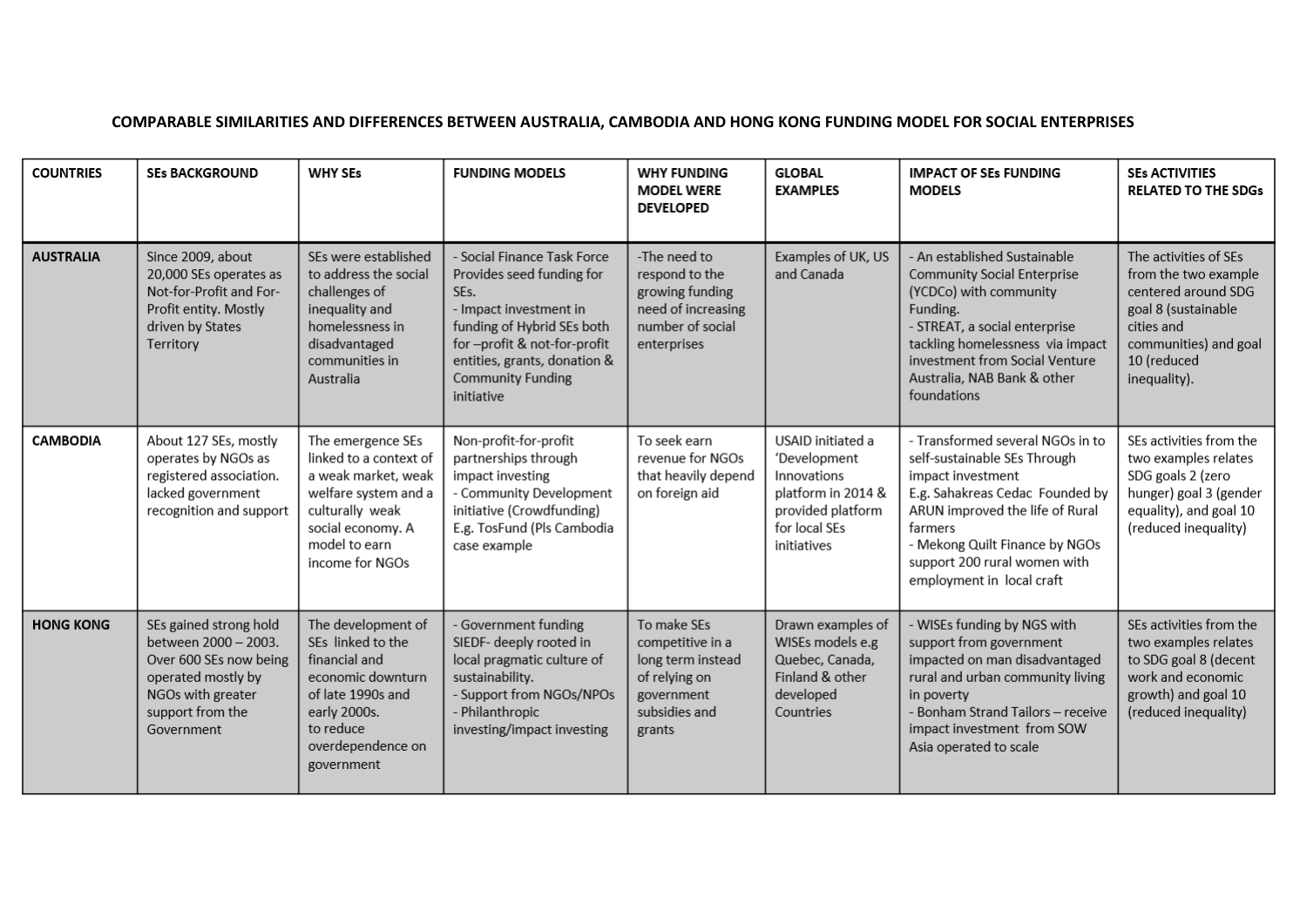## **DISCUSSION AND RECOMMENDATION**

The review of funding models for SEs across the three Asia Pacific countries has showcased examples of SE funding models, circumstances that led to the model, its impact and lessons that can be learned. The strong commonalities among the three cases relate to SE activities with the SDGs, as shown in table 2, column 8 which extend our understanding of how SEs mainstream the SGDs. In relation to government support, SEs in Hong Kong enjoy greater support from the government, coordinating stakeholders both within and outside the country to build a SE ecosystem. Unfortunately, there was no concerted effort to promote SEs by the government of Cambodia. Many SEs around the world are tapping into Hong Kong's free market culture to address social problems of unemployment, poverty, and inequality.<sup>63</sup> This approach aligns with scholar's argument that collaboration, which entails alliance with all stakeholders, remains the lifeblood of SE development.<sup>64</sup>

In Cambodia, SEs emerged as a result of a weak social economy and became a sustainable model to earn revenue for most NGOs. Meanwhile, in Hong Kong, SEs emerged specifically to address economic challenges and financial downturn, which has affected lively-hoods across cities and communities. It underpins why the country's SEs modelled WISEs in Canada, Finland, etc., to create employment opportunities for people that are unemployed. With regards to global examples that inspired SE development, Hong Kong's SE development was strongly driven by SDG goal 17 (partnership for the goals). This paper, via table 1 extended our understanding by identifying specific overseas partnerships that propelled the growth of SEs in Hong Kong. The paper extended the table with examples of specific outcome of Hong Kong overseas strategy used for SEs growth. It is also interesting to know that Hong Kong's search for critical resource to grow SEs through partnerships both home and abroad has demonstrated how SDG goal 17 is mainstreamed in Hong Kong SEs funding model. With a high number of SEs in Australia operating as not-for-profit, Wesa Chau, a multicultural workplace expert suggests "Australia's not-for-Profit sector can take a lesson from Hong Kong's SE industry by incorporating new ideas into existing programmes".<sup>65</sup> This suggests a departure from absolute reliance of Australia's not-for-profit SEs on government funding to become self-sustainable through partnership with businesses that support their missions.

# **CONCLUSION**

1

This paper has provided an in-depth understanding of country-specific approaches to sustainable development in the Asia Pacific region. All the SE funding models reviewed were connected to sustainable projects that empower communities in both rural and urban centres. Hong Kong's example of leveraging overseas funds and resources to a localize sustainable SE practice is a key lesson every nation looking forward to achieving the SDGs need to emulate. Cambodia on the other hand, incorporated the SDGs into their national plan, unfortunately, there is inadequate support for SE development. With over 20,000 SEs in Australia seeking funding, a strong policy for SE development at the federal level is needed to support SEs growth. There are many research opportunities in this field of studies that remain unexplored. Studies that look at how specific SE activities align with the SDGs will provide better insight into how country-specific SE activities can drive the SDGs.

https://doi.org/10.1080/08985626.2017.1328902,

<sup>63</sup> Jane Lee, "Fashioning New Values in Hong Kong," (19/07/2019 2017).

https://ssir.org/articles/entry/fashioning\_new\_values\_in\_hong\_kong.

<sup>64</sup> Anne de Bruin, Eleanor Shaw, and Kate V. Lewis, "The collaborative dynamic in social entrepreneurship," Article, *Entrepreneurship & Regional Development* 29, no. 7/8 (2017),

http://ezproxy.lib.monash.edu.au/login?url=http://search.ebscohost.com/login.aspx?direct=true&db=bth&AN =124613674&site=ehost-live&scope=site.

 $\overline{65}$  Probono, "The Growth of Social Entrepreneurship in Hong Kong," (6/06/2019, Pro Bono Australia News Lina Canva, 19/07/2019 2015). https://probonoaustralia.com.au/news/2015/05/the-growth-of-socialentrepreneurship-in-hong-kong/.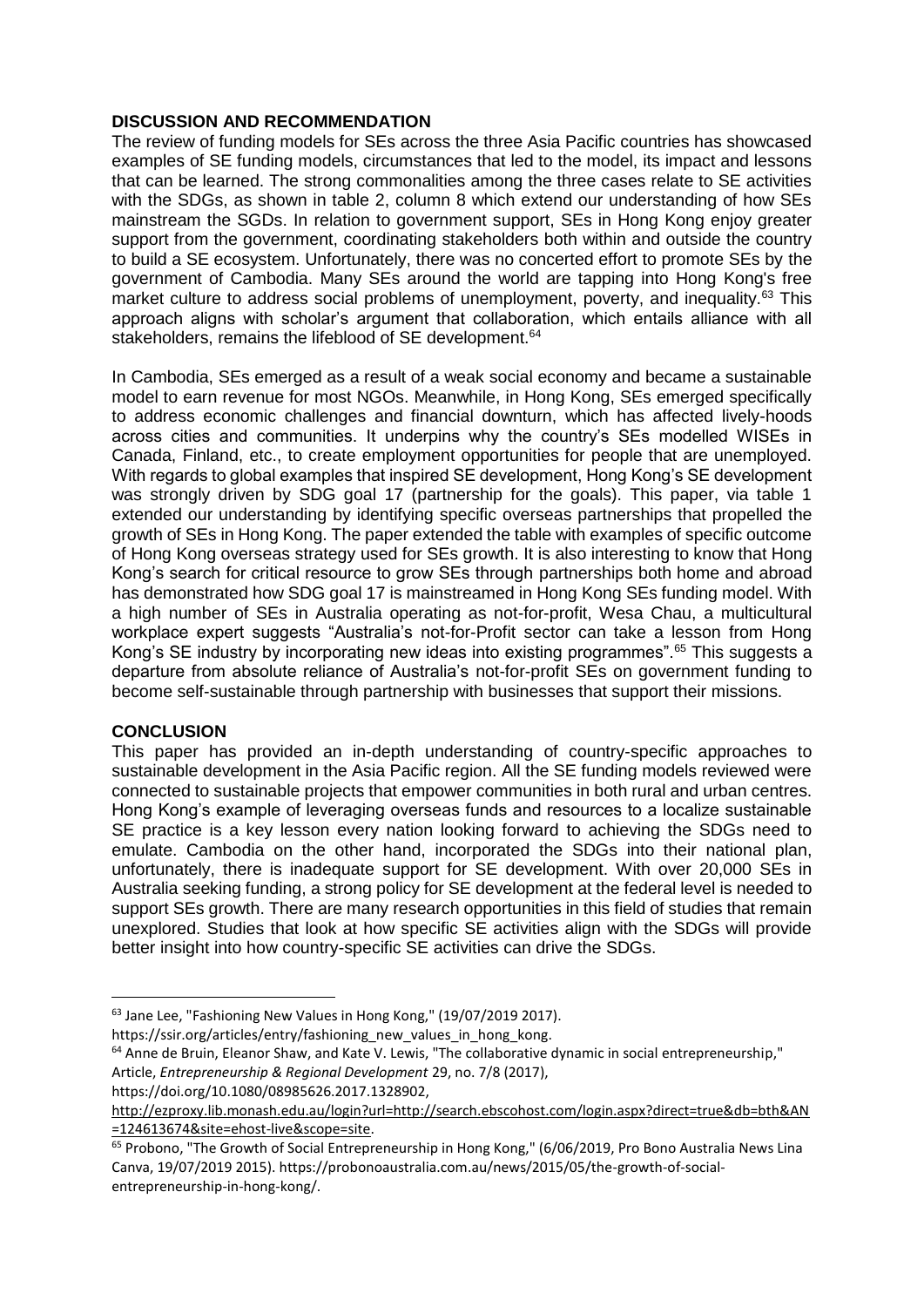#### **References:**

- ACOSS and UNSW. *Poverty in Australia 2018.* Poverty in Australia 2018 is published by the Australian Council of Social Service, in partnership with the University of New South Wales (Sydney: 19/07/2019 2018). https://www.acoss.org.au/wp-content/uploads/2018/10/ACOSS\_Poverty-in-Australia-Report\_Web-Final.pdf.
- Au, Kevin, Terence Yuen, and Jessica Tam. "Social Enterprise Development in Hong Kong: Legitimacy and Institutional Logics." In *Social Entrepreneurship in the Greater China Region*, 51-61: Routledge, 2016.
- Bandini, Federica. "Social Enterprises." *Principles and Practice of Impact Investing: A Catalytic Revolution*  (2016): 116.
- Bansal, Sanchita, Isha Garg, and Gagan Deep Sharma. "Social Entrepreneurship as a Path for Social Change and Driver of Sustainable Development: A Systematic Review and Research Agenda." *Sustainability* 11, no. 4 (2019): 1091.
- Barraket, Jo. "Challenges and Opportunties for Australian Social Enterprise." 2015. https://www.swinburne.edu.au/media/swinburneeduau/research/researchcentres/csis/documents/challenges-and-opportunities-for-Australian-social-enterprises-brief.pdf.
- Barraket, Jo, Nick Collyer, Matt O'Connor, and Heather Anderson. "Finding Australia's Social Enterprise Sector." *Report for the Australian Centre for Philanthropy and Nonprofit Studies, Social Traders, Melbourne* (2010).
- Barraket, Jo, Chris Mason, and Blake Blain. "Finding Australia's Social Enterprise Sector 2016." *Social Traders and Center for Social Impact* (2016).
- Bristish Council. *Social Enterprise in a Global Context:The Role of Higher Education Institutions* Research and Innovation Plymouth University (16/07/2019 2016).

https://www.britishcouncil.org/sites/default/files/social\_enterprise\_in\_a\_global\_context\_ the role of heis british council 0.pdf.

- Bugg-Levine, Antony, Bruce Kogut, and Nalin Kulatilaka. "A New Approach to Funding Social Enterprises." Harvard Business Review, 5/7/2019 2012. https://hbr.org/2012/01/a-new-approach-to-fundingsocial-enterprises.
- Carttar, Paul, Chris Lindquist, and Amy Markham. "Nonprofit Management Tools and Trends 2015." 2015. https://www.bridgespan.org/insights/library/nonprofit-management-tools-and-trends/fundingmodels.
- Comert, Hasan, and Rex A. eds McKenzie. *The Global South after the Crisis: Growth, Inequality and Development in the Aftermath of the Great Recession.* Cheltenham, UK and Northampton, MA:Elgar,2016.http://ezproxy.lib.monash.edu.au/login?url=http://search.ebscohost.com/login.aspx? direct=true&db=ecn&AN=1644436&site=ehost-live&scope=site.
- Dalberg Global Development Advisor. *Are Social Enterprises the Inclusive Businesses of Tomorrow? Development Banks' Perspective.* Aisan Devlopment Bank (2017). https://www.adb.org/sites/default/files/project-documents/46240/46240-001-tacr-en.pdf.

de Bruin, Anne, Eleanor Shaw, and Kate V. Lewis. "The Collaborative Dynamic in Social Entrepreneurship." Article. *Entrepreneurship & Regional Development* 29, no. 7/8 (2017): 575-85. https://doi.org/10.1080/08985626.2017.1328902.

http://ezproxy.lib.monash.edu.au/login?url=http://search.ebscohost.com/login.aspx?direct=true&db =bth&AN=124613674&site=ehost-live&scope=site.

- Defourny, Jacques. "Emerging Models of Social Enterprise in Eastern Asia: A Cross‐Country Analysis." *Social Enterprise Journal* 7, no. 1 (2011): 86-111. https://doi.org/10.1108/17508611111130176. https://doi.org/10.1108/17508611111130176.
- Defourny, Jacques, and Marthe Nyssens. "Conceptions of Social Enterprise and Social Entrepreneurship in Europe and the United States: Convergences and Divergences." *Journal of social entrepreneurship* 1, no. 1 (2010): 32-53.
- Ekaterina, A. "Role and Importance of Social Entrepreneurship for Sustainable Rural Development." International Balkan and Near Eastern Social Sciences Congress- March 2017, , Edirne, Turkey, 2017.
- Flatau, Paul. "The Future of Impact Investing in Australia." 5th July 2017. Australia: Probono Australia, 15th March 2019 2017. https://probonoaustralia.com.au/news/2017/07/future-impact-investingaustralia/.
- GIIN. The Landscape for Impact Investing in West Africa. (2015). https://thegiin.org/knowledge/publication/westafricareport.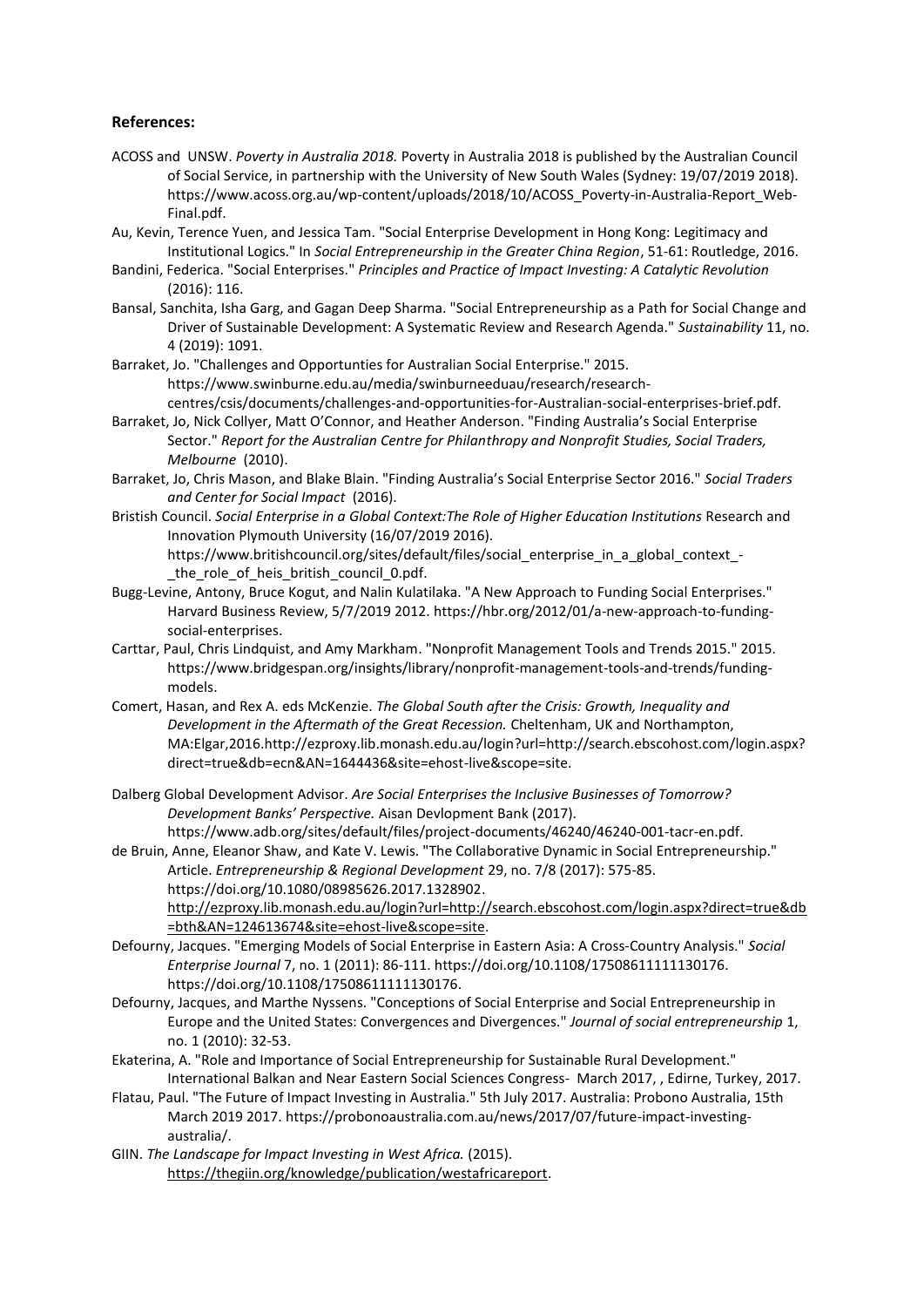Grieco, Cecilia. "Conceptualizing Social Entrepreneurship." In *Assessing Social Impact of Social Enterprises*, 5- 36: Springer, 2015.

HKTDC Research. "Economic and Trade Information on Hong Kong." 13, 16/07/2019 2019.

file:///C:/Users/iemm0001/Downloads/hktdc\_1X0JFEN7\_en.pdf.

Impact Investing Australia. "About Impact Investing: Our History." 2014.

https://impactinvestingaustralia.com/our-history/.

- Khieng, Sothy. "Funding Mobilization Strategies of Nongovernmental Organizations in Cambodia." *VOLUNTAS: International Journal of Voluntary and Nonprofit Organizations* 25, no. 6 (2014): 1441-64.
- Kim, Peter, Gail Perreault, and William Foster. "Finding Your Funding Model." Stanford Social Innovation Review, 5/7/2019 2011.
- Lan, Hong, Ying Zhu, David Ness, Ke Xing, and Kris Schneider. "The Role and Characteristics of Social Entrepreneurs in Contemporary Rural Cooperative Development in China: Case Studies of Rural Social Entrepreneurship." *Asia Pacific Business Review* 20, no. 3 (2014): 379-400.
- Le, Nguyen, and Phuong Anh. *Cambodia Special Investment Landscape in Asia.* (12/07/2019 2019). file:///C:/Users/iemm0001/Downloads/SIL\_Cambodia\_FINAL\_Web-Version-1%20(2).pdf.
- Lee, Jane. "Fashioning New Values in Hong Kong." 19/07/2019 2017. https://ssir.org/articles/entry/fashioning\_new\_values\_in\_hong\_kong.
- Leung, Zeno CS, Amy PY Ho, Linda YN Tjia, Raymond KY Tam, KT Chan, and Michael KW Lai. "Social Impacts of Work Integration Social Enterprise in Hong Kong–Workfare and Beyond." *Journal of Social Entrepreneurship* (2019): 1-18.
- Littlewood, David, and Diane Holt. "How Social Enterprises Can Contribute to the Sustainable Development Goals (Sdgs)–a Conceptual Framework." In *Entrepreneurship and the Sustainable Development Goals*, 33-46: Emerald Publishing Limited, 2018.
- Liu, Ho, Yeung. "Impact Investing in Smes Capital Deployment for Cambodia's Future." news release, 12/07/2019, 2012, http://prog.global-

inst.com/downloads/press%20room/Invest%20in%20Cambodia%20-%20GIFT.pdf.

- Lyne, Isaac. "Social Enterprise and Community Development: Theory into Practice in Two Cambodian Villages." Western Sydney University (Australia), 2017.
- Lyne, Isaac. "Social Enterprise and Social Entrepreneurship as Models of Sustainability for Local Ngo's: Learning from Cambodia'." *International Journal for Management Research* 2, no. 1 (2012): 1-6.
- Lyne, Isaac, Sothy Khieng, and Chanrith Ngin. "Social Enterprise in Cambodia: An Overview." *ICSEM Working Papers* (2015): 1-29.
- Man, Chan Kin, and Yuen Yiu Kai Terence. "An Overview of Social Enterprise Development in China and Hong Kong." *Ritsumeikan University* (2011).
- Ngan, Raymond. "Reducing Poverty and Creating Employment through Social Enterprises: How Viable in Hong Kong?". *Social Development Issues* 33, no. 1 (2011): 60-71.
- OECD. "Social Enterprises." Paris: OECD (1999). https://www.oecd.org/cfe/leed/socialenterprises.htm. Open Development. "Sociail Enterprise in Cambodia." 12/07/2019 2011.
- https://opendevelopmentcambodia.net/news/social-enterprises-in-cabodia/.
- Po-ying Ho, Amy, and Kam-tong Chan. *The Social Impact of Work-Integration Social Enterprise in Hong Kong.* Vol. 53, 2010. doi:10.1177/0020872809348950.
- Probono. "The Growth of Social Entrepreneurship in Hong Kong." 6/06/2019. Pro Bono Australia News Lina Canva, 19/07/2019 2015. https://probonoaustralia.com.au/news/2015/05/the-growth-of-socialentrepreneurship-in-hong-kong/.
- Probono. "Social Enterprise in Australia 'Disappointing' and 'Self-Obsessed'." Australia, 24/07/2019 2017. https://probonoaustralia.com.au/news/2017/05/social-enterprise-australia-disappointing-selfobsessed/.
- Probono "What Impact Investing Wants: For the Incoming Government to up the Ante." 11/07/2019 2019. https://probonoaustralia.com.au/news/2019/05/what-impact-investing-wants-for-the-incominggovernment-to-up-the-ante/.

Rosemary A., McCutchan S., Curatolo S.,. *Impact Investing: Submission to the Australian Government on Social Impact Innvesting Discussion Paper.* Impact Investing Australia (Impact Investing Australia: 2017). SIEDF. *Social Innovation and Entrepreneurship Development Fund Task Force*

*Current Landscape.* (16/07/2019 2013). https://www.povertyrelief.gov.hk/pdf/20130219\_2-2013\_eng.pdf. Social Enterprise UK. "Think Global Trade Social." 1-18, 3rd July 2019 2015.

https://www.britishcouncil.org/sites/default/files/seuk\_british\_council\_think\_global\_report.pdf.